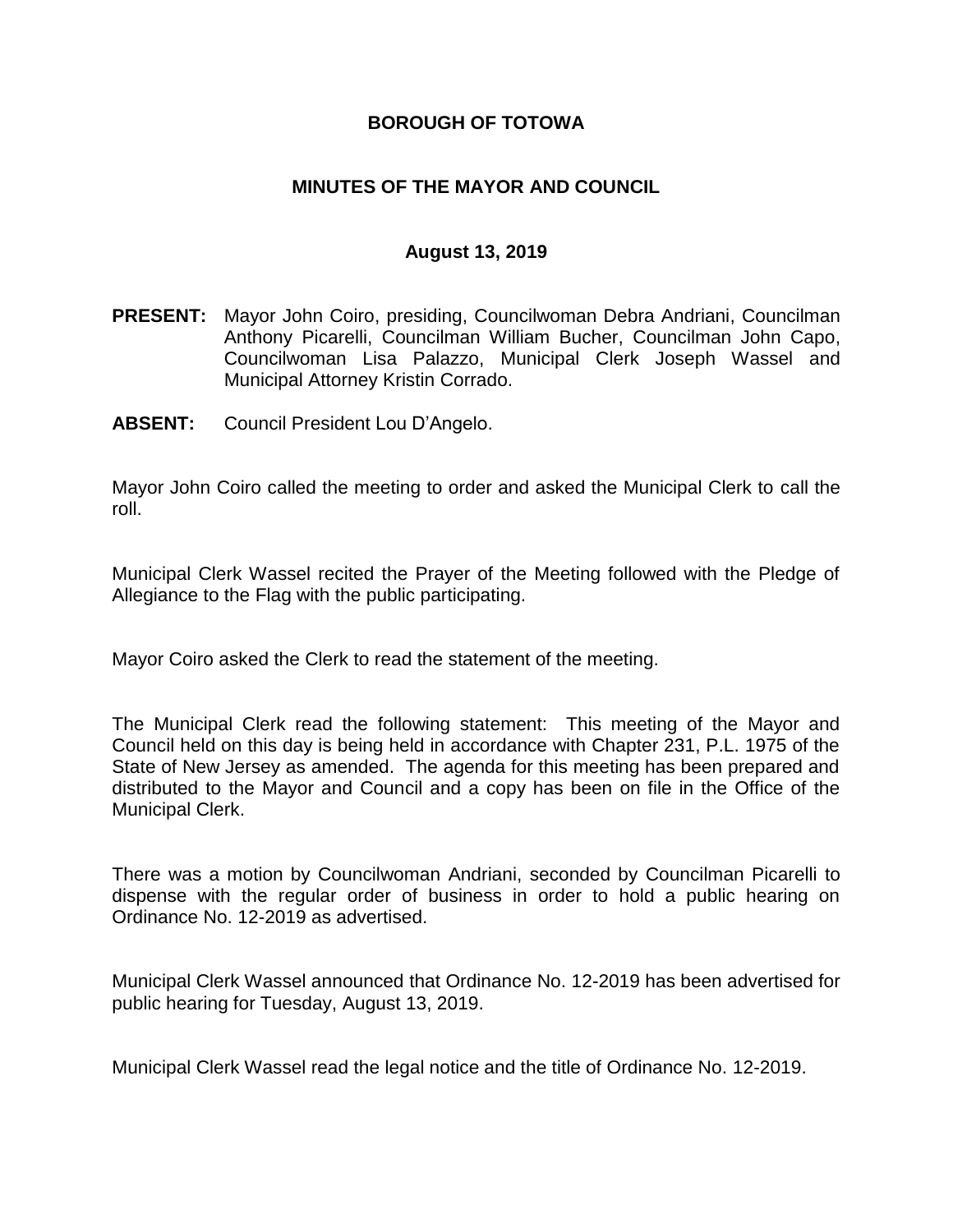There was a motion by Councilwoman Andriani, seconded by Councilman Picarelli to open the public hearing. On roll call vote, all members of the Council present voted in the affirmative.

Mayor Coiro asked if any citizens wished to be heard on Ordinance No. 12-2019.

CITIZENS HEARD:

Mike Mahometa, 269 Lincoln Avenue: Asked where the property is located. Borough Clerk Wassel: Responded 98 Gordon Avenue and it is only a 25' x 100' lot which is undersized and can't be built on.

There was a motion by Councilwoman Andriani, seconded by Councilman Picarelli to close the public hearing. On roll call vote, all members of the Council present voted in the affirmative.

Municipal Clerk Wassel read Ordinance No. 12-2019 by title:

# **ORDINANCE NO. 12-2019**

#### **AN ORDINANCE OF THE BOROUGH OF TOTOWA AUTHORIZING THE PRIVATE SALE OF MUNICIPAL OWNED PROPERTY LOCATED AT 98 GORDON AVENUE AND FURTHER IDENTIFIED AS BLOCK 41, LOT 8 ON THE OFFICIAL TAX MAP OF THE BOROUGH OF TOTOWA, PURSUANT TO N.J.S.A. 40A:12-13(B)**

There was a motion by Councilwoman Andriani, seconded by Councilman Picarelli to adopt Ordinance No. 12-2019 on second and final reading. On roll call vote, all members of the Council present voted in the affirmative.

There was a motion by Councilwoman Andriani, seconded by Councilman Picarelli to revert to the regular order of business. On roll call vote, all members of the Council present voted in the affirmative.

Mayor Coiro asked if any members of the Council, the Municipal Clerk or the Municipal Attorney wished to address the Council.

Minutes 08/13/2019 **Page 2**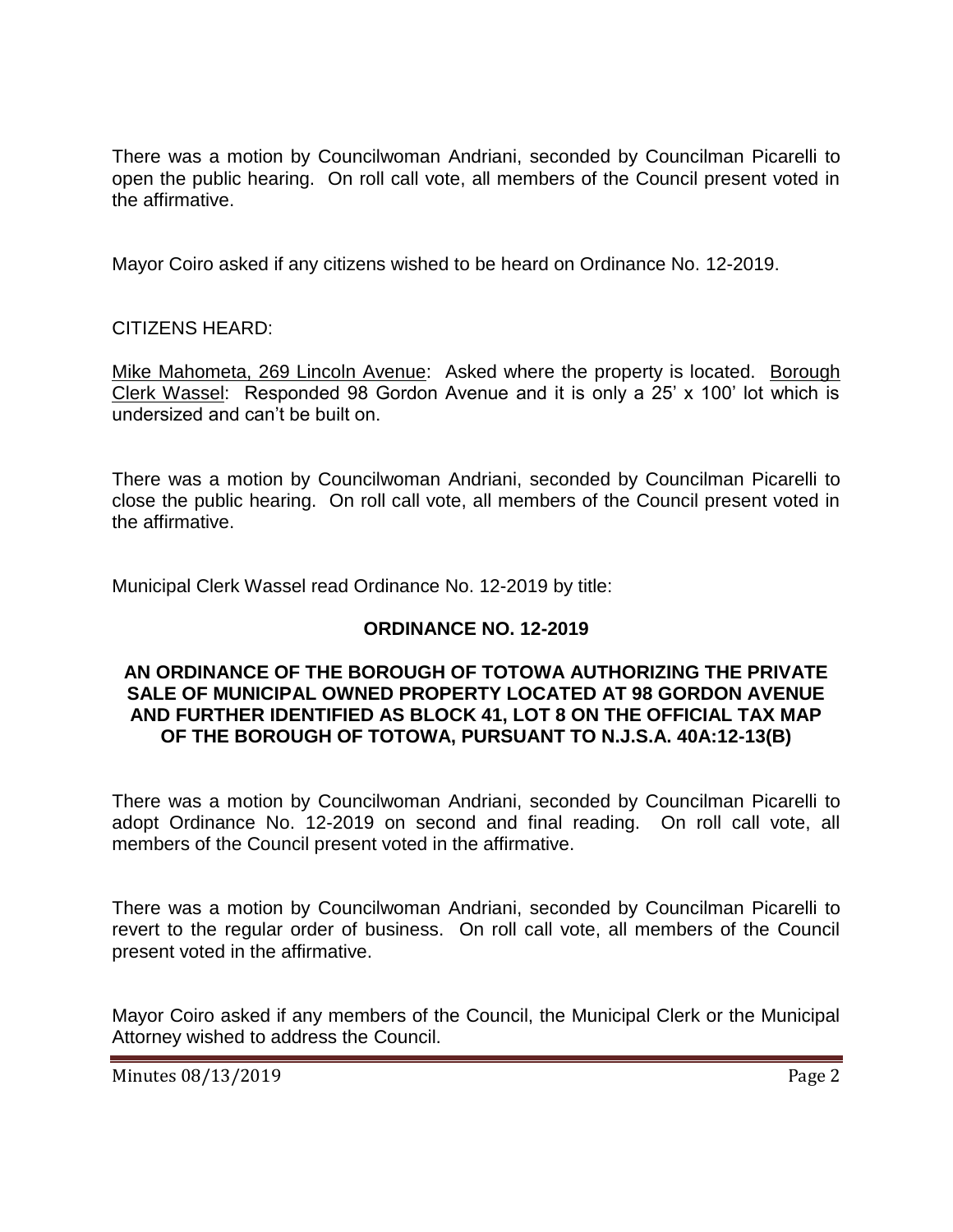Councilwoman Andriani: Advised that we rescheduled the Dominique and Julian Concert for Thursday, August 15<sup>th</sup>.

### CITIZENS HEARD:

Mike Mahometa, 269 Lincoln Avenue: 1) Said that we dodged a bullet during last week's storm when a tree fell across the walking path and that most of it has already been cleaned up, but asked that the pine and some additional pin oaks be replanted; 2) Stated that along Riverview Drive between Lackawanna Avenue and the Hillery Street Bridge there is a ton of garbage and that it is a County road and why doesn't the County clean it up. Councilman Picarelli: Told him that he also noticed the garbage and already contacted our inspector John Waryas who has already contacted the County to clean it up.

There was a motion by Councilwoman Andriani, seconded by Councilman Picarelli to approve the Minutes of the Mayor and Council for the meeting of July 23, 2019. On roll call vote, all members of the Council present voted in the affirmative. Councilwoman Palazzo abstained from the voting.

# COMMITTEE ON FINANCE:

There was a motion by Councilman Picarelli, seconded by Councilman Capo to approve Resolution No. 2019-17 for the payment of bills. On roll call vote, all members of the Council present voted in the affirmative.

There was a motion by Councilman Picarelli, seconded by Councilman Capo to adopt the following Resolution Authorizing Settlement Of The 2017, 2018 And 2019 Tax Appeals Entitled North Jersey Federal Credit Union V. Borough Of Totowa. On roll call vote, all members of the Council present voted in the affirmative.

# RESOLUTION NO. 90-2019

### RESOLUTION AUTHORIZING SETTLEMENT OF THE 2017, 2018 AND 2019 TAX APPEALS ENTITLED NORTH JERSEY FEDERAL CREDIT UNION V. BOROUGH OF TOTOWA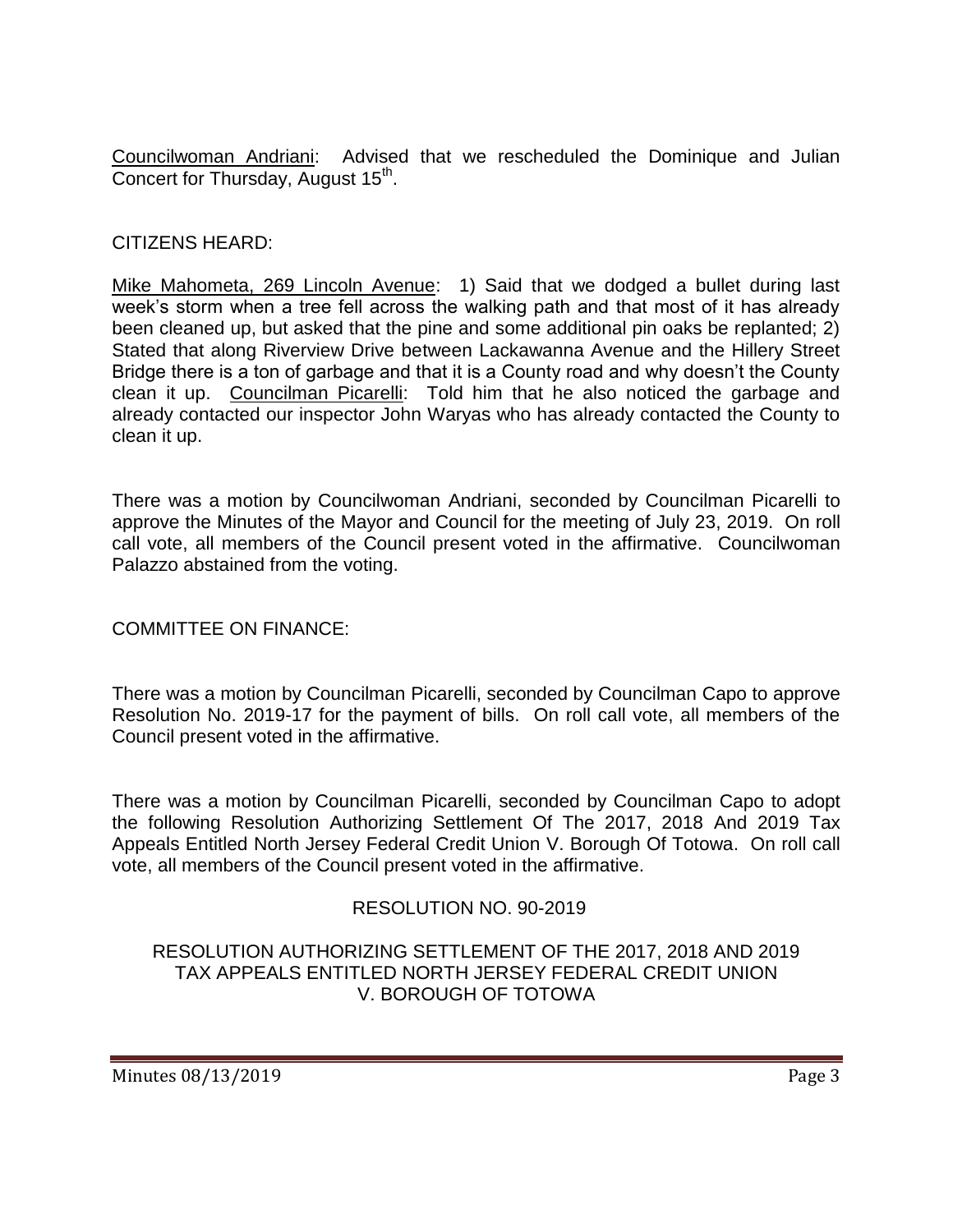WHEREAS, there have been appeals of the real property tax assessments for the stated tax years; and

WHEREAS, each Block and Lot listed therein was assessed at the amount stated therein; and

WHEREAS, the proposed Stipulation of Settlement, a copy of which is incorporated herein as if set forth at length, has been reviewed and recommended by the Borough Tax Assessor and Borough Tax Expert; and

WHEREAS, the settlement of these matters on the attached list are in the best interest of the Borough of Totowa.

NOW, THEREFORE, BE IT RESOLVED, by the Mayor and Council of the Borough of Totowa, New Jersey, as follows:

- 1. The Borough's Tax Appeal Attorney, Raymond B. Reddin, Esq. is authorized to execute the Stipulation of Settlement on behalf of the Borough of Totowa with respect to the tax appeals on the attached list which are currently pending in the Tax Court of New Jersey.
- 2. All municipal officials are hereby authorized to take whatever action may be necessary to implement the terms of this Resolution and authorizes the Special Tax Counsel to enter into the Stipulation of Settlement as provided by Taxpayer.

There was a motion by Councilman Picarelli, seconded by Councilman Capo to adopt the following Resolution Authorizing Settlement Of The 2016, 2017, 2018 And 2019 Tax Appeals Entitled RJ Realty V. Borough Of Totowa. On roll call vote, all members of the Council present voted in the affirmative.

# RESOLUTION NO. 91-2019

### RESOLUTION AUTHORIZING SETTLEMENT OF THE 2016, 2017, 2018 AND 2019 TAX APPEALS ENTITLED RJ REALTY V. BOROUGH OF TOTOWA

WHEREAS, there have been appeals of the real property tax assessments for the stated tax years; and

WHEREAS, each Block and Lot listed therein was assessed at the amount stated therein; and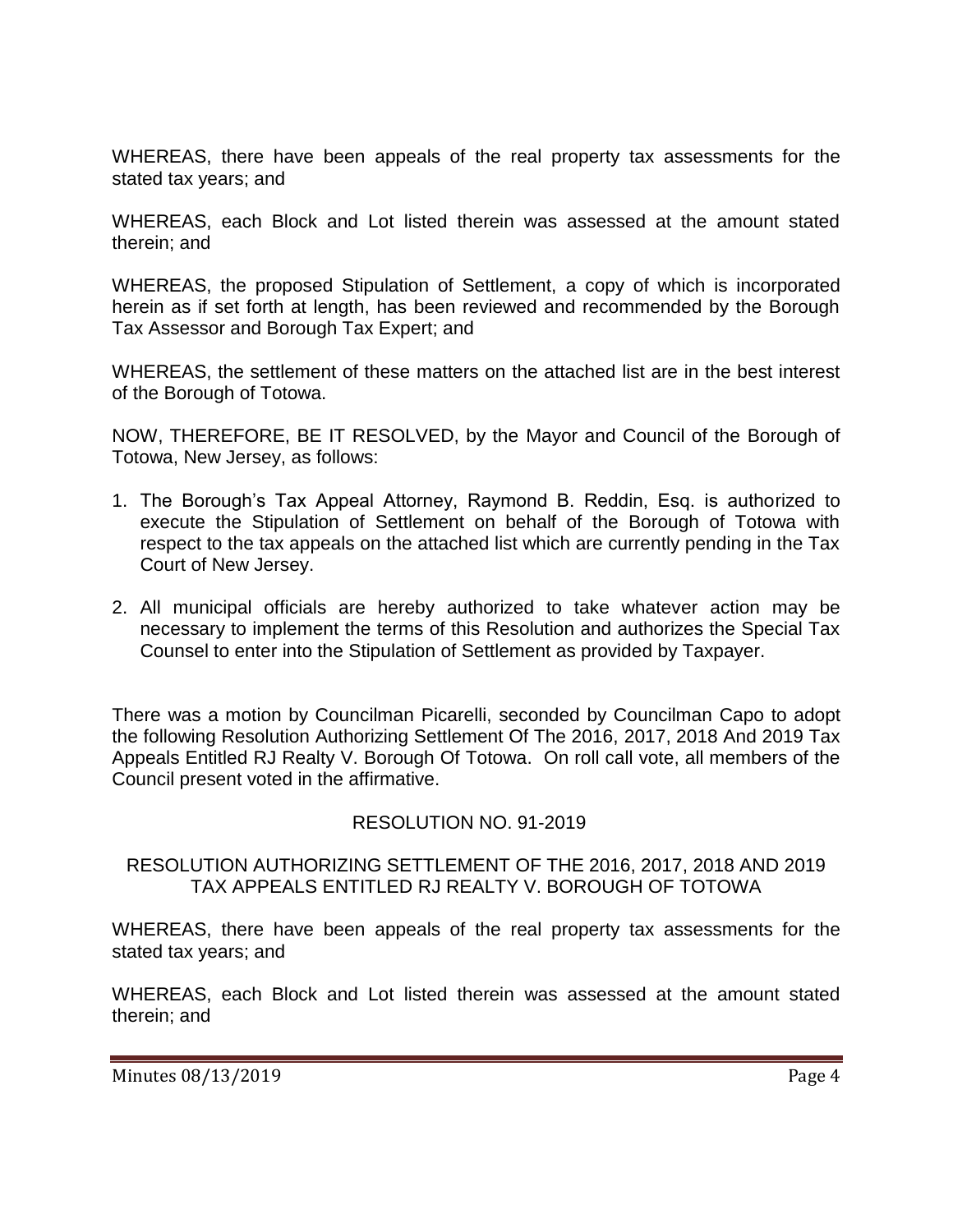WHEREAS, the proposed Stipulation of Settlement, a copy of which is incorporated herein as if set forth at length, has been reviewed and recommended by the Borough Tax Assessor and Borough Tax Expert; and

WHEREAS, the settlement of these matters on the attached list are in the best interest of the Borough of Totowa.

NOW, THEREFORE, BE IT RESOLVED, by the Mayor and Council of the Borough of Totowa, New Jersey, as follows:

- 1. The Borough's Tax Appeal Attorney, Raymond B. Reddin, Esq. is authorized to execute the Stipulation of Settlement on behalf of the Borough of Totowa with respect to the tax appeals on the attached list which are currently pending in the Tax Court of New Jersey.
- 2. All municipal officials are hereby authorized to take whatever action may be necessary to implement the terms of this Resolution and authorizes the Special Tax Counsel to enter into the Stipulation of Settlement as provided by Taxpayer.

There was a motion by Councilman Picarelli, seconded by Councilman Capo to adopt the following Resolution Authorizing Extension Of Due Date For Payment Of 3<sup>rd</sup> Quarter 2019 Taxes. On roll call vote, all members of the Council present voted in the affirmative.

# RESOLUTION NO. 92-2019

### RESOLUTION AUTHORIZING EXTENSION OF DUE DATE FOR PAYMENT OF 3<sup>RD</sup> QUARTER 2019 TAXES

WHEREAS, the third quarter tax payment is normally due on August 1, with a 10 day grace period; and

WHEREAS, the Borough of Totowa will not be able to print and mail out the 2019 final/2020 preliminary tax bills on time because of a delay; and

WHEREAS, the Borough of Totowa by law must allow the taxpayers a period of 25 days from the date of the mailing of the tax bill to make payment.

NOW, THEREFORE, BE IT RESOLVED, that the Mayor and Council do hereby extend the due date for the  $3^{rd}$  quarter taxes to September 9, 2019 which is inclusive of the 10 day grace period.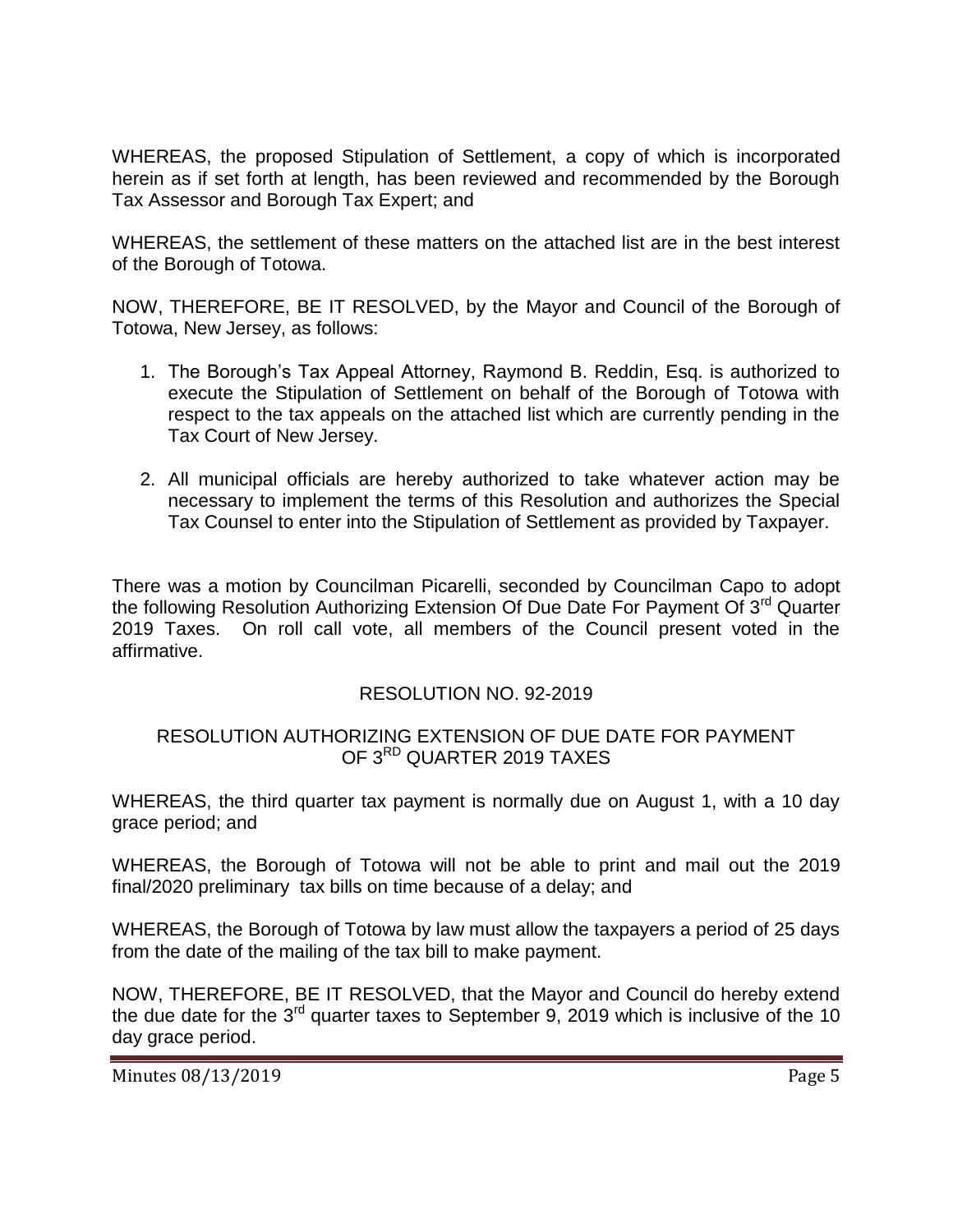BE IT FURTHER RESOLVED, that tax payments received after the extended grace period of September 9, 2019 will be charged interest back to the original due date of August 1, 2019 as required by law.

There was a motion by Councilman Picarelli, seconded by Councilman Capo to adopt the following resolution authorizing a tax refund for Javier Jordan, Block 133, Lot 21 due to a 100% Exemption for a 100% permanent and total disability. On roll call vote, all members of the Council present voted in the affirmative.

# RESOLUTION NO. 93-2019

WHEREAS, Javier Jordan has applied for a 100% exemption for a 100% permanent and total disability due to a wartime service connected disability; and

WHEREAS, Javier Jordan meets all the requirements for the exemption, and he took title to Block 133, Lot 21 on May 21, 2019 and is exempt from that date; and

WHEREAS, Javier Jordan paid the taxes from May 21, 2019 to June 30, 2019 in the amount of \$817.63 and is therefore entitled to a refund of \$817.63.

NOW, THEREFORE, BE IT RESOLVED, by the Mayor and Council of the Borough of Totowa that the Treasurer is authorized to refund \$817.63 to Javier Jordan, and upon paying the refund due to the Taxpayer, this property will be exempted from future tax payments. (see attached)

There was a motion by Councilman Picarelli, seconded by Councilman Capo to acknowledge receipt of the Report of Audit for the year ended December 31, 2018 and that the recommendations will be reviewed by the Governing Body. On roll call vote, all members of the Council present voted in the affirmative.

There was a motion by Councilman Picarelli, seconded by Councilman Capo to adopt the following Resolution Approving Q-Star Memorandum Of Understanding Between The Borough Of Totowa And The Passaic County Department Of Health Services. On roll call vote, all members of the Council present voted in the affirmative.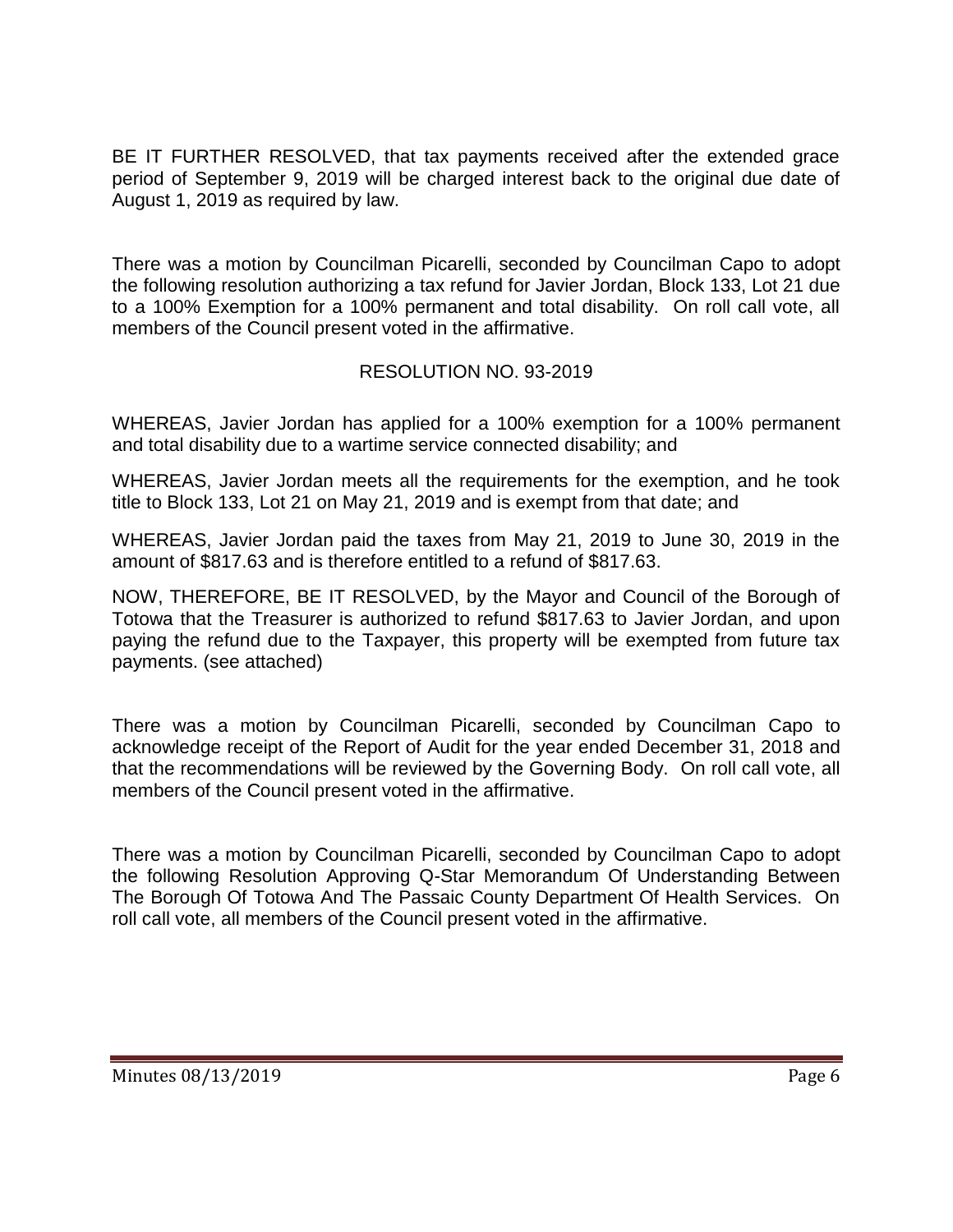# RESOLUTION NO. 94-2019

### RESOLUTION APPROVING Q-STAR MEMORANDUM OF UNDERSTANDING BETWEEN THE BOROUGH OF TOTOWA AND THE PASSAIC COUNTY DEPARTMENT OF HEALTH SERVICES

WHEREAS, the Passaic County Department of Health Services, through its Office of Solid Waste & Recycling, believes a viable enforcement program is critical to the success of both the county and municipal solid waste and recycling programs; and

WHEREAS, the Passaic County Department of Health Services has purchased twenty (20) Q-Star Solar Powered FlashCam portable cameras with grant monies from the New Jersey Department of Environmental Protection ("NJDEP") Recycling Enhancement Act Entitlement and from a New Jersey Clean Communities Entitlement; and

WHEREAS, it is the intent of the Passaic County Department of Health Services to gift and donate one (1) Q-Star Solar Powered FlashCam portable camera to each municipality in order to enhance the County environment by eradicating the illegal dumping of solid and hazardous waste, the theft of recyclables and other solid waste and recycling related offenses; and

WHEREAS, the Mayor and Council of the Borough of Totowa desire to enter into a Memorandum of Understanding with the Passaic County Department of Health Services for one (1) Q-Star Solar Powered FlashCam portable camera; and

WHEREAS, pursuant to the Memorandum of Understanding, the Borough of Totowa agrees to accept the Q-Star Solar Powered FlashCam portable cameras "as is" and will report to the County on a semi-annual basis to ensure the goal of enforcement, prosecution and prevention of illegal environmental activities; and

WHEREAS, the Mayor and Council of the Borough of Totowa desire to enter into Memorandum of Understanding with the Passaic County Department of Health Services and memorialize the terms thereof.

NOW, THEREFORE, BE IT RESOLVED, that the Mayor and Council of the Borough of Totowa do hereby authorize the Borough of Totowa to enter into a Memorandum of Understanding with the Passaic County Department of Health Services for one (1) Q-Star Solar Powered FlashCam portable camera.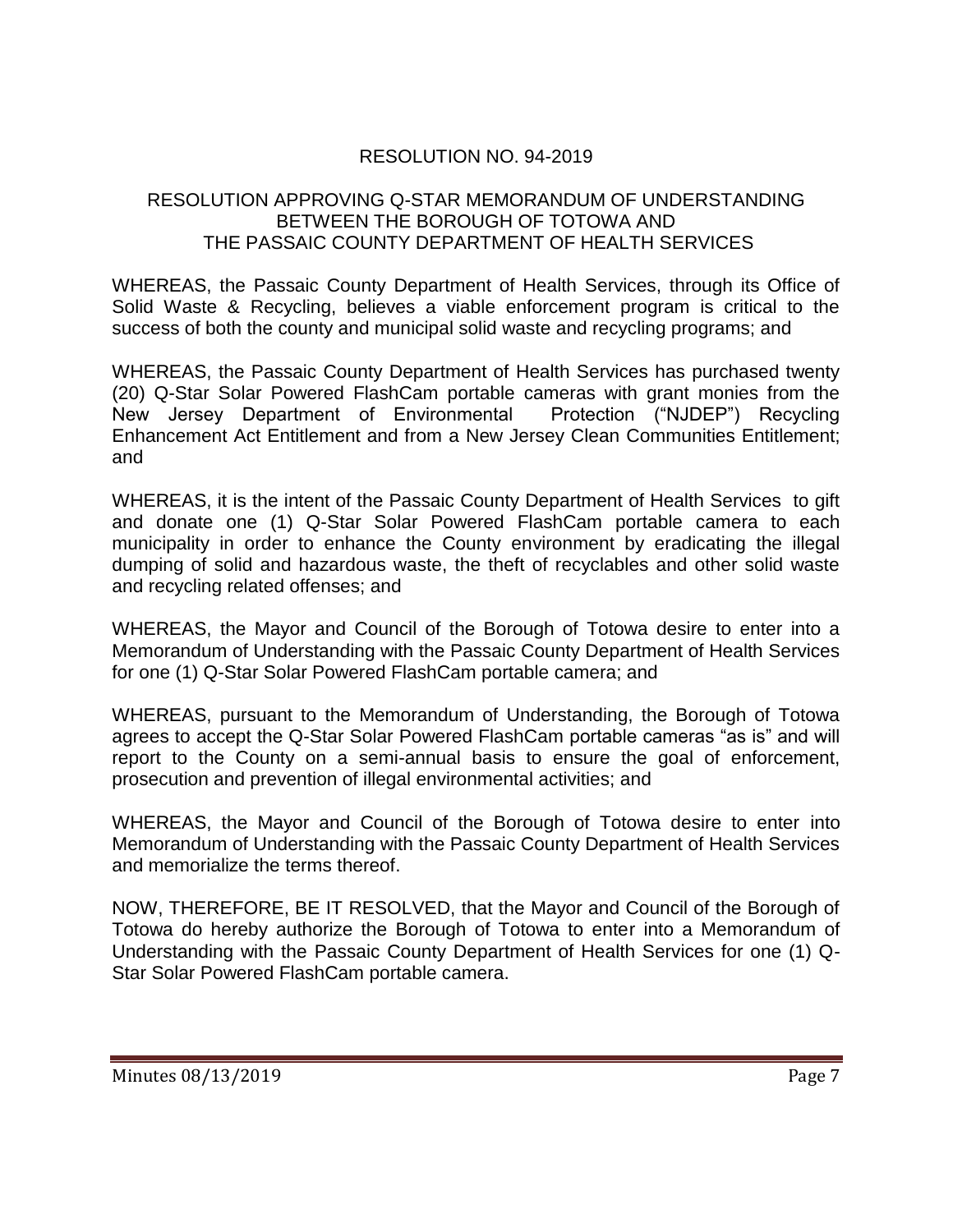BE IT FURTHER RESOLVED, that the Municipal Council of the Borough of Totowa does hereby authorize the Mayor and Municipal Clerk to execute any and all necessary instruments relating thereto.

# COMMITTEE ON PUBLIC SAFETY:

After conferring with Police Chief Robert Coyle and upon the recommendation of the Committee, there was a motion by Councilman Capo, seconded by Councilman Bucher to appoint Damiano DiIorio and Matthew Cossari as Patrol Officers in the Borough of Totowa Police Department. On roll call vote, all members of the Council present voted in the affirmative.

### MAYOR'S APPOINTMENT

I, Mayor John Coiro, with the advice and consent of the Council do hereby appoint Damiano DiIorio and Matthew Cossari as Patrol Officers in the Borough of Totowa Police Department, effective with the swearing in ceremony on September 10, 2019.

There was a motion by Councilwoman Andriani, seconded by Councilman Picarelli to confirm the appointments. On roll call vote, all members of the Council present voted in the affirmative.

There was a motion by Councilman Capo, seconded by Councilman Bucher to approve Junior Firefighter Application for Matthew Mark Haddad for Volunteer Fire Company No. 1. On roll call vote, all members of the Council present voted in the affirmative.

COMMITTEE ON PUBLIC WORKS:

There was a motion by Councilman Bucher, seconded by Councilwoman Palazzo to adopt the following Resolution Authorizing Road Opening Permit Fee Schedule For PSE&G For The Borough Of Totowa Gas Main Replacement Project. On roll call vote, all members of the Council present voted in the affirmative.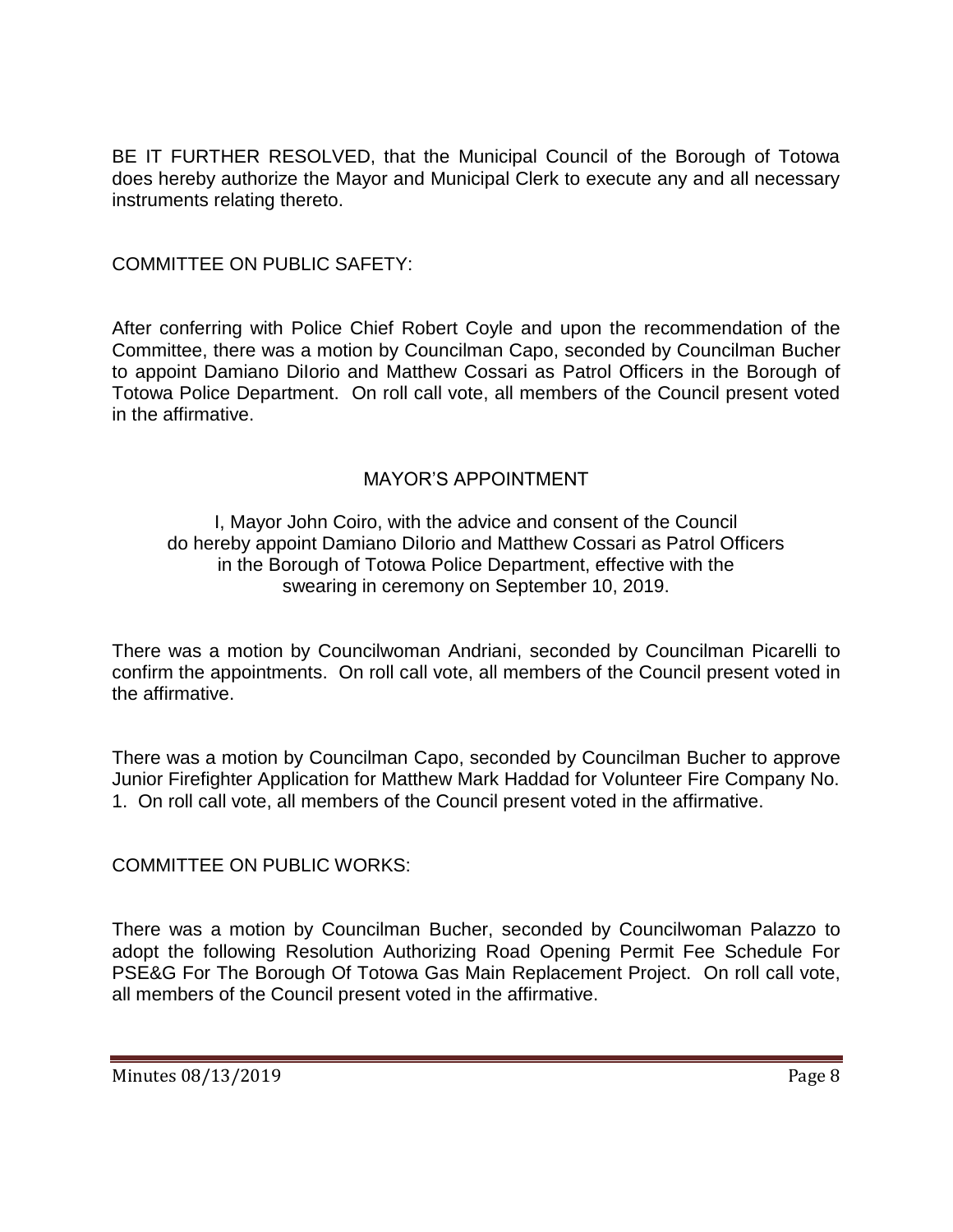# RESOLUTION NO. 95-2019

#### RESOLUTION AUTHORIZING ROAD OPENING PERMIT FEE SCHEDULE FOR PSE&G FOR THE BOROUGH OF TOTOWA GAS MAIN REPLACEMENT PROJECT

WHEREAS, PSE&G is accelerating the modernization of its aging gas pipes throughout the State of New Jersey in order to ensure the utility can continue to support a safe, clean and reliable gas system well into the future; and

WHEREAS, as of January 2019, PSE&G launched the second phase of the Gas System Modernization Program (GSMPII) which will invest about \$1.9 billion over five years to continue the accelerated replacement of aging gas pipes – supporting a safe, clean and reliable gas system; and

WHEREAS, PSE&G has advised the Borough of Totowa that they intend to replace numerous Gas Mains within the Borough of Totowa as part of their GSMPII and have provided a tentative Totowa Street List for 2019, a copy of which is attached hereto; and

WHEREAS, the Borough of Totowa and PSE&G have negotiated a Road Opening Permit Fee Schedule for the Gas Main Replacement Project in the Borough of Totowa which will be \$1.50 per liner foot of main installation; and

WHEREAS, the Road Opening Permit Fee Schedule rate of \$1.50 per liner foot of main installation will only apply to the PSE&G GSMPII Gas Main Replacement Project in the Borough of Totowa; and

WHEREAS, the PSE&G GSMPII Gas Main Replacement Project Road Opening Permit fees that will be collected by the Borough of Totowa will be allocated by the Borough of Totowa at the municipality's sole discretion to be determined at a later date; and

WHEREAS, the Mayor and Council of the Borough of Totowa desire to authorize the negotiated Road Opening Permit Fee schedule between the Borough of Totowa and PSE&G for the Gas Main Replacement Project in the Borough of Totowa which will be \$1.50 per liner foot of main installation.

NOW, THEREFORE, BE IT RESOLVED, that the Mayor and Council of the Borough of Totowa do hereby authorize the negotiated Road Opening Permit Fee schedule between the Borough of Totowa and PSE&G for the GSMPII Gas Main Replacement Project in the Borough of Totowa which will be \$1.50 per liner foot of main installation.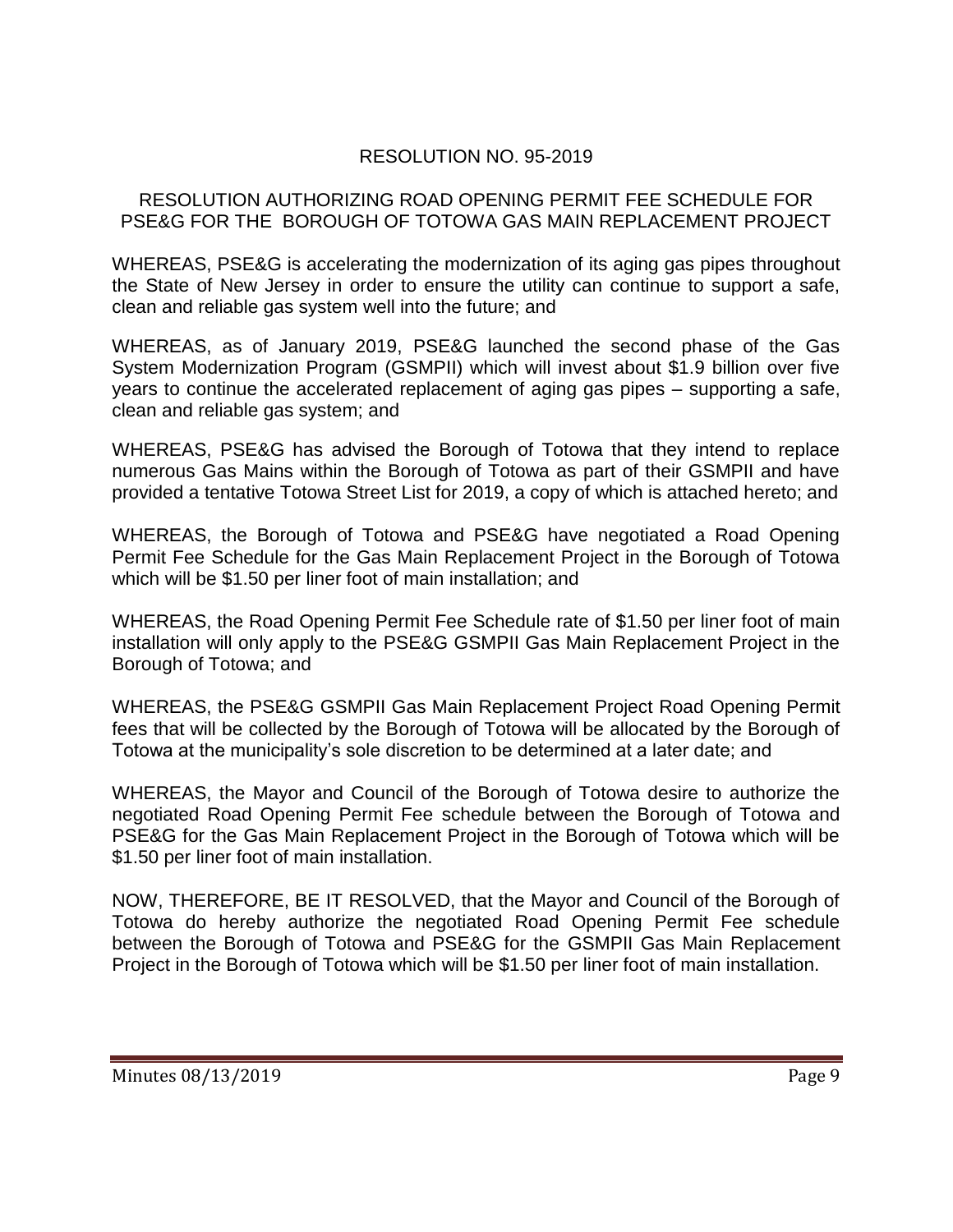BE IT FURTHER RESOLVED, that the Mayor and Municipal Council of the Borough of Totowa do hereby authorize that the PSE&G GSMPII Gas Main Replacement Project Road Opening Permit fees collected by the Borough of Totowa will be allocated by the Borough of Totowa at the municipality's sole discretion to be determined at a later date.

There was a motion by Councilman Bucher, seconded by Councilwoman Palazzo to adopt the following Resolution Authorizing Professional Engineering Services For The 2018 And 2019 New Jersey Department Of Transportation Municipal Aid Grants – Winifred Drive, Adams Drive, Peterson Road, Young Avenue And Washington Place. On roll call vote, all members of the Council present voted in the affirmative.

# RESOLUTION NO. 96-2019

#### RESOLUTION AUTHORIZING PROFESSIONAL ENGINEERING SERVICES FOR THE 2018 AND 2019 NEW JERSEY DEPARTMENT OF TRANSPORTATION MUNICIPAL AID GRANTS – WINIFRED DRIVE, ADAMS DRIVE, PETERSON ROAD, YOUNG AVENUE AND WASHINGTON PLACE

WHEREAS, the Mayor and Council of the Borough of Totowa desire to retain the services of a professional engineering firm to provide design services, prepare bid documents, assist in the bidding process and supervise construction of the 2018 and 2019 New Jersey Department Of Transportation ("NJDOT") Municipal Aid Grants; and

WHEREAS, the 2018 and 2019 Road Resurfacing Program calls for improvements to sections of Winifred Drive, Adams Drive, Peterson Road, Young Avenue and Washington Place; and

WHEREAS, Richard A. Alaimo Engineering Associates has submitted a proposal dated July 25, 2019 to provide the design, bid assistance and construction supervision services for the roads selected at a cost not to exceed \$129,700.00, a copy of which is on file in the office of the Borough of Totowa Municipal Clerk; and

WHEREAS, the Mayor and Council of the Borough of Totowa on August 13, 2019 did examine the proposal submitted by Richard A. Alaimo Engineering Associates; and

WHEREAS, pursuant to the applicable New Jersey State laws, these professional services may be awarded without public bidding.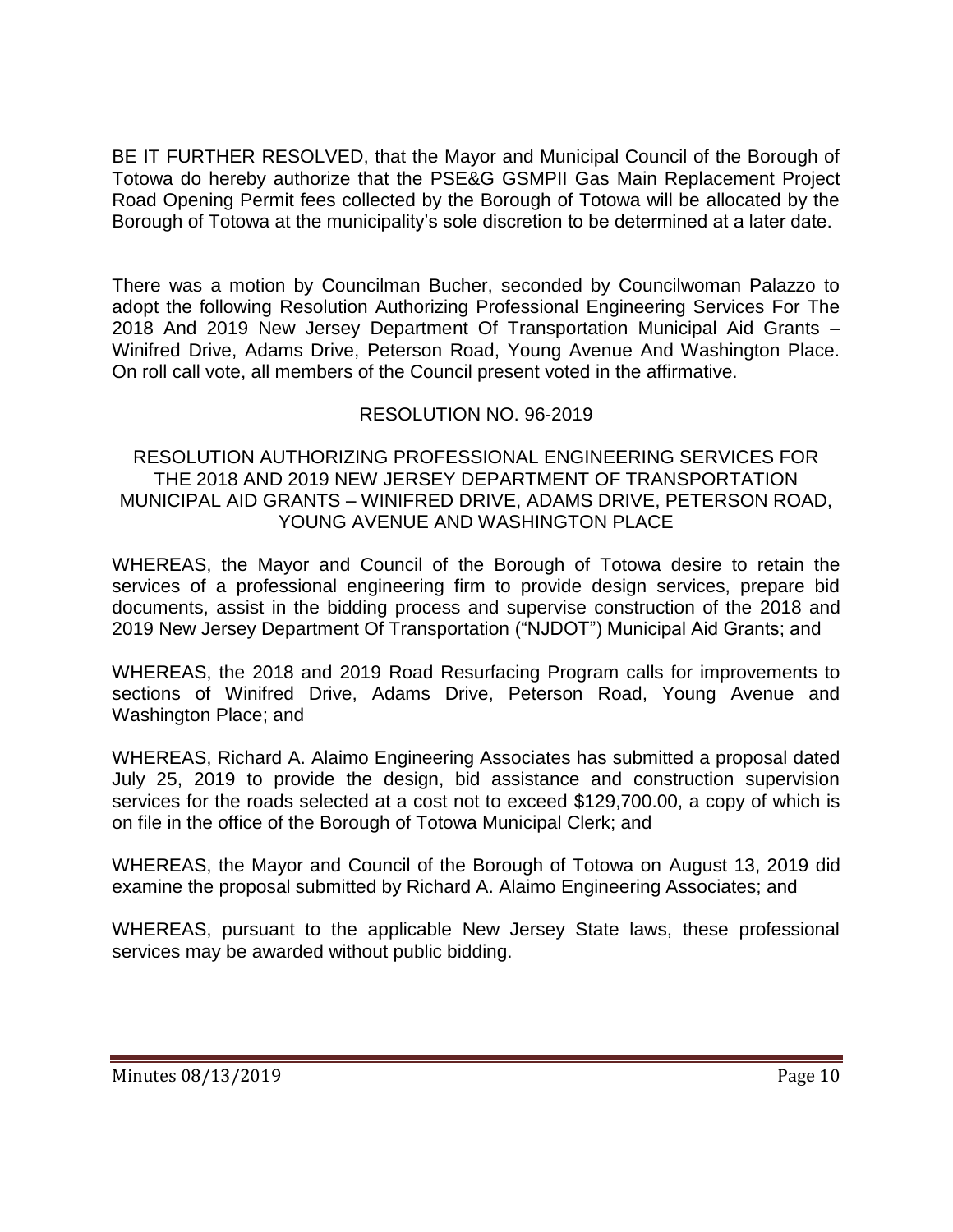NOW, THEREFORE, BE IT RESOLVED, that the Mayor and Council of the Borough of Totowa do hereby accept the proposal submitted by Richard A. Alaimo Engineering Associates for professional engineering services for the 2018 and 2019 New Jersey Department Of Transportation ("NJDOT") Municipal Aid Grants in the amount of \$129,700.00.

BE IT FURTHER RESOLVED, that the Mayor and Council of the Borough of Totowa do hereby authorize Richard A. Alaimo Engineering Associates to perform the professional services as set forth in their proposal.

# COMMITTEE ON ENGINEERING & PUBLIC PROPERTY:

There was a motion by Councilman Capo, seconded by Councilwoman Andriani to adopt the following Resolution Authorizing The Paving Of The New Parking Lot At 262 Totowa Road. On roll call vote, all members of the Council present voted in the affirmative.

# RESOLUTION NO. 97-2019

# RESOLUTION AUTHORIZING THE PAVING OF THE NEW PARKING LOT AT 262 TOTOWA ROAD

WHEREAS, the Borough of Totowa is the owner of real property located at 262 Totowa Road and identified as Block 26, Lot 2 on the official tax map of the Borough of Totowa; and

WHEREAS, the Mayor and Council of the Borough of Totowa have determined that this property shall be the site of a new municipal parking lot; and

WHEREAS, the Borough of Totowa Department of Public Works ("DPW") Superintendent did solicit proposals from licensed contractor's to provide paving services for the new parking lot; and

WHEREAS, Alvino Asphalt, LLC, 19 Battle Ridge Trail, Totowa, New Jersey 07512 has submitted a proposal dated July 11, 2019 to pave the parking lot located at 262 Totowa Road and provide all related services in the amount of \$17,300.00, a copy of which is on file in the office of the Borough of Totowa Municipal Clerk; and

WHEREAS, the Mayor and Council of the Borough of Totowa did on August 13, 2019 examine the proposal submitted by Alvino Asphalt, LLC; and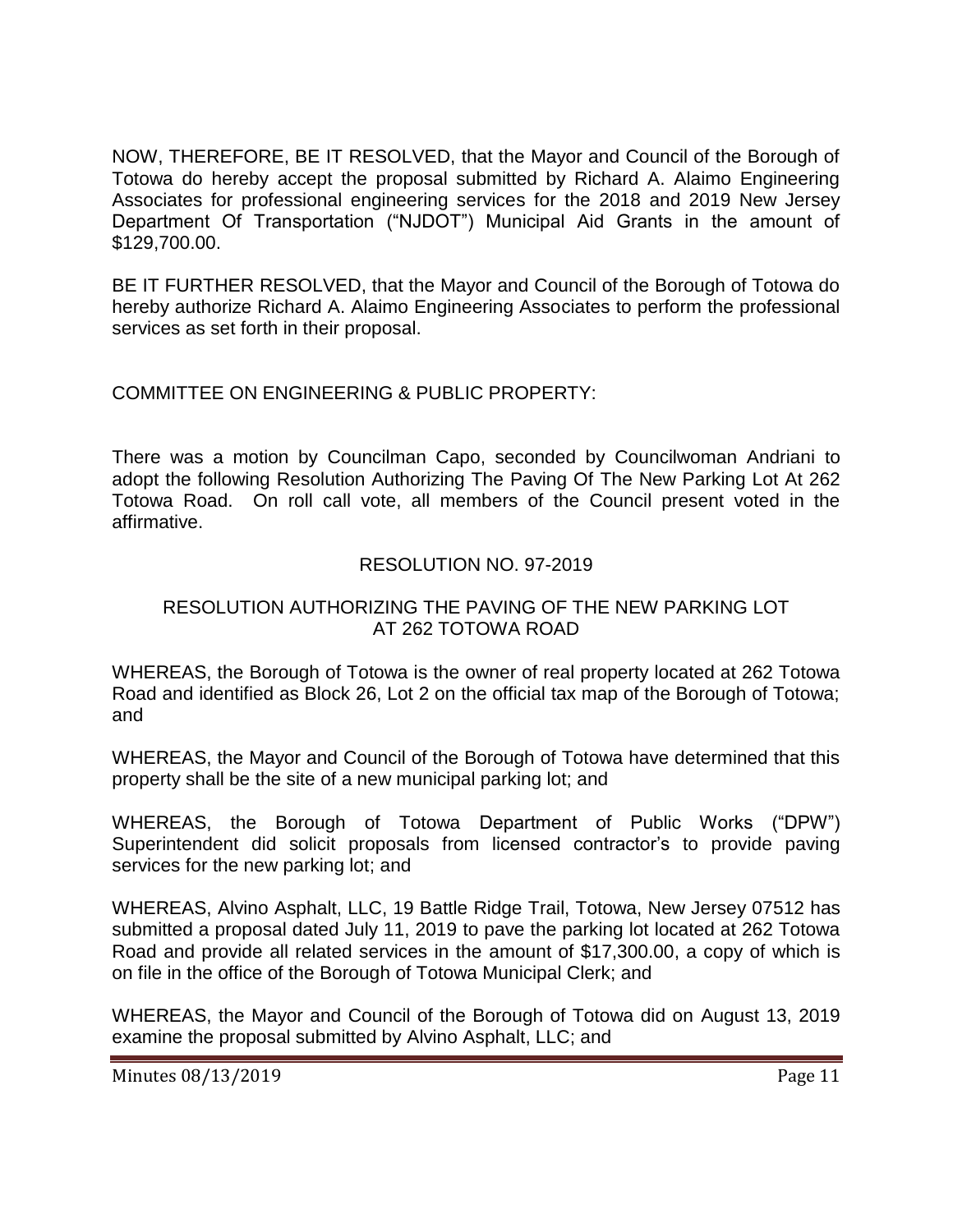WHEREAS, pursuant to the applicable New Jersey State laws, these services may be authorized without public bidding since it will not exceed the public bidding threshold.

NOW, THEREFORE, BE IT RESOLVED, that the Mayor and Council of the Borough of Totowa do hereby accept the proposal submitted by Alvino Asphalt, LLC for the paving of the new parking lot located at 262 Totowa Road and provide all related services in the amount of \$17,300.00.

BE IT FURTHER RESOLVED, that the Mayor and Council of the Borough of Totowa do hereby authorize Alvino Asphalt, LLC to perform the services as set forth in their proposal.

BE IT FURTHER RESOLVED, that Alvino Asphalt, LLC shall comply with all Federal, State and Local laws requiring permits prior to beginning paving and shall comply with all Federal, State and Local Ordinances and laws while performing the aforementioned services.

BE IT FURTHER RESOLVED, that Alvino Asphalt, LLC shall provide the Borough of Totowa with a standard warranty for the paving industry and/or 2 year maintenance bond on all workmanship and on all materials furnished for this project.

A letter was received from the St. James of the Marches Knights of Columbus #6574 requesting permission to use the Municipal Parking Lot on Friday, August 30, 2019 for a bus trip to Yankee Stadium. There was a motion by Councilman Capo, seconded by Councilwoman Andriani to grant permission. On roll call vote, all members of the Council present voted in the affirmative.

# COMMITTEE ON LIAISON & INSPECTION:

There was a motion by Councilwoman Andriani, seconded by Councilman Bucher to adopt the following Resolution Of The Municipal Council Of The Borough Of Totowa, County Of Passaic, New Jersey, Consenting To The Transfer Of Certain Property Located Within The North Jersey Developmental Center Redevelopment Area. On roll call vote, all members of the Council present voted in the affirmative.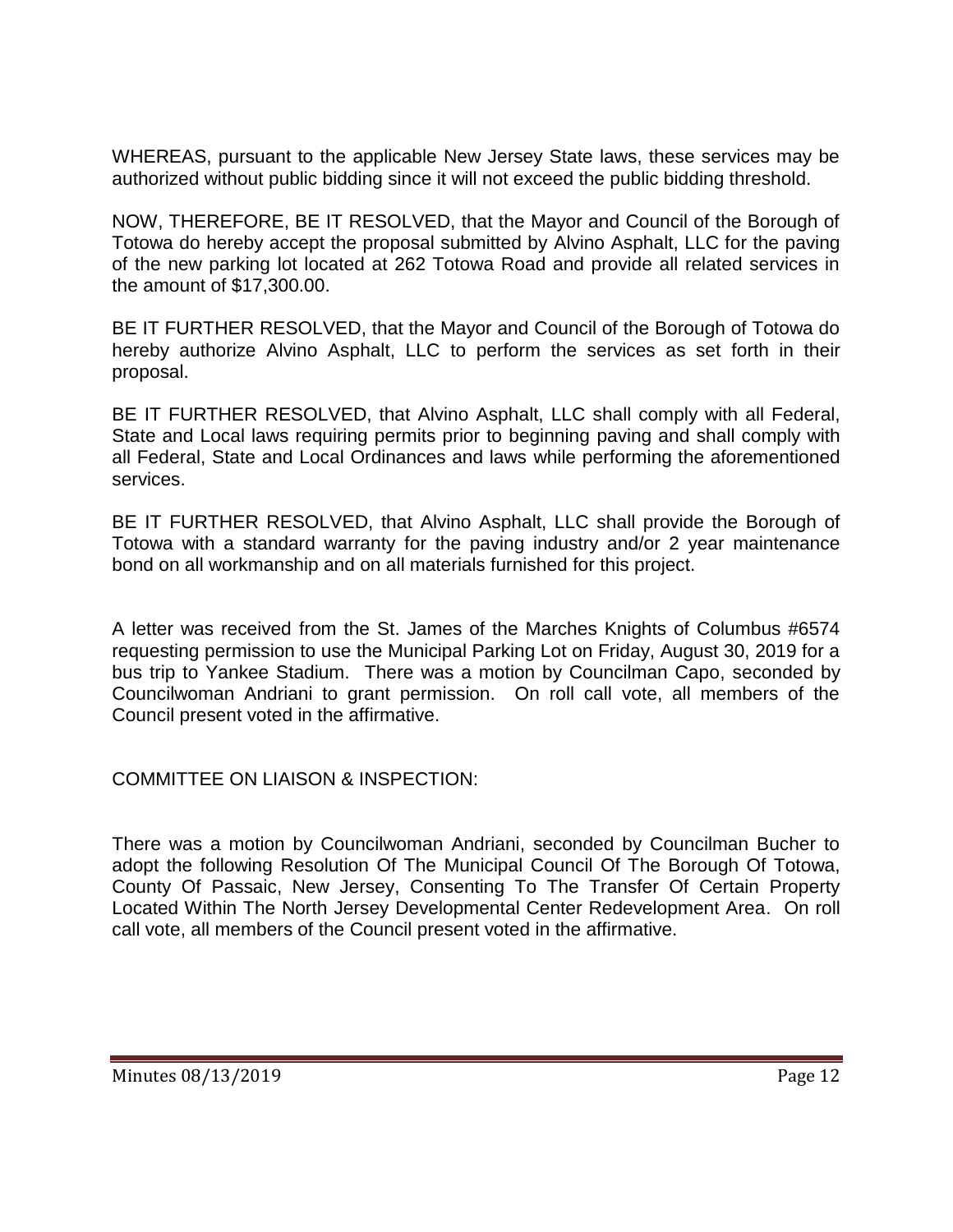# RESOLUTION NO. 98-2019

#### RESOLUTION OF THE MUNICIPAL COUNCIL OF THE BOROUGH OF TOTOWA, COUNTY OF PASSAIC, NEW JERSEY, CONSENTING TO THE TRANSFER OF CERTAIN PROPERTY LOCATED WITHIN THE NORTH JERSEY DEVELOPMENTAL CENTER REDEVELOPMENT AREA

WHEREAS, the municipal council of the Borough of Totowa in the County of Passaic, State of New Jersey (the "Borough"), a public body corporate and politic of the State of New Jersey, is authorized pursuant to the Local Redevelopment and Housing Law, *N.J.S.A.* 40A:12A-1 *et seq.* (the "Redevelopment Law") to determine whether certain parcels of land within the Borough constitute an area in need of rehabilitation and/or an area in need of redevelopment and to adopt and implement redevelopment plans; and

WHEREAS, in accordance with the Redevelopment Law, NJDC Urban Renewal, LLC (the "Redeveloper") was selected as and designated redeveloper of the North Jersey Developmental Center Redevelopment Area, consisting of property then commonly known on the Borough tax map as Block 154, Lot 19 (Block 154, Lot 19 and Block 154.01, Lot 1 on the tax assessment records) (the "Redevelopment Area"); and

WHEREAS, the Redeveloper and the Borough are parties to that certain Redevelopment Agreement dated June 15, 2017, as amended by that certain First Amendment to Redevelopment Agreement and as further amended by that certain Second Amendment to Redevelopment Agreement (collectively, the "Redevelopment Agreement") for the undertaking of a redevelopment project in the Redevelopment Area consisting of several components; and

WHEREAS, the Redeveloper is the owner of certain portions of the Redevelopment Area referred to as Block 154, Lot 19.05 ("Lot 19.05") and Block 154, Lot 19.06 ("Lot 19.06"); and

WHEREAS, the Redeveloper desires to convey Lot 19.05 and Lot 19.06 to JPMorgan Chase, National Association ("JPMorgan"), and JPMorgan intends to acquire same from Redeveloper; and

WHEREAS, pursuant to Section 12.1 of the Redevelopment Agreement, the Redeveloper must obtain the prior written consent of the Borough to convey any part of Redeveloper's interest in the Redevelopment Area.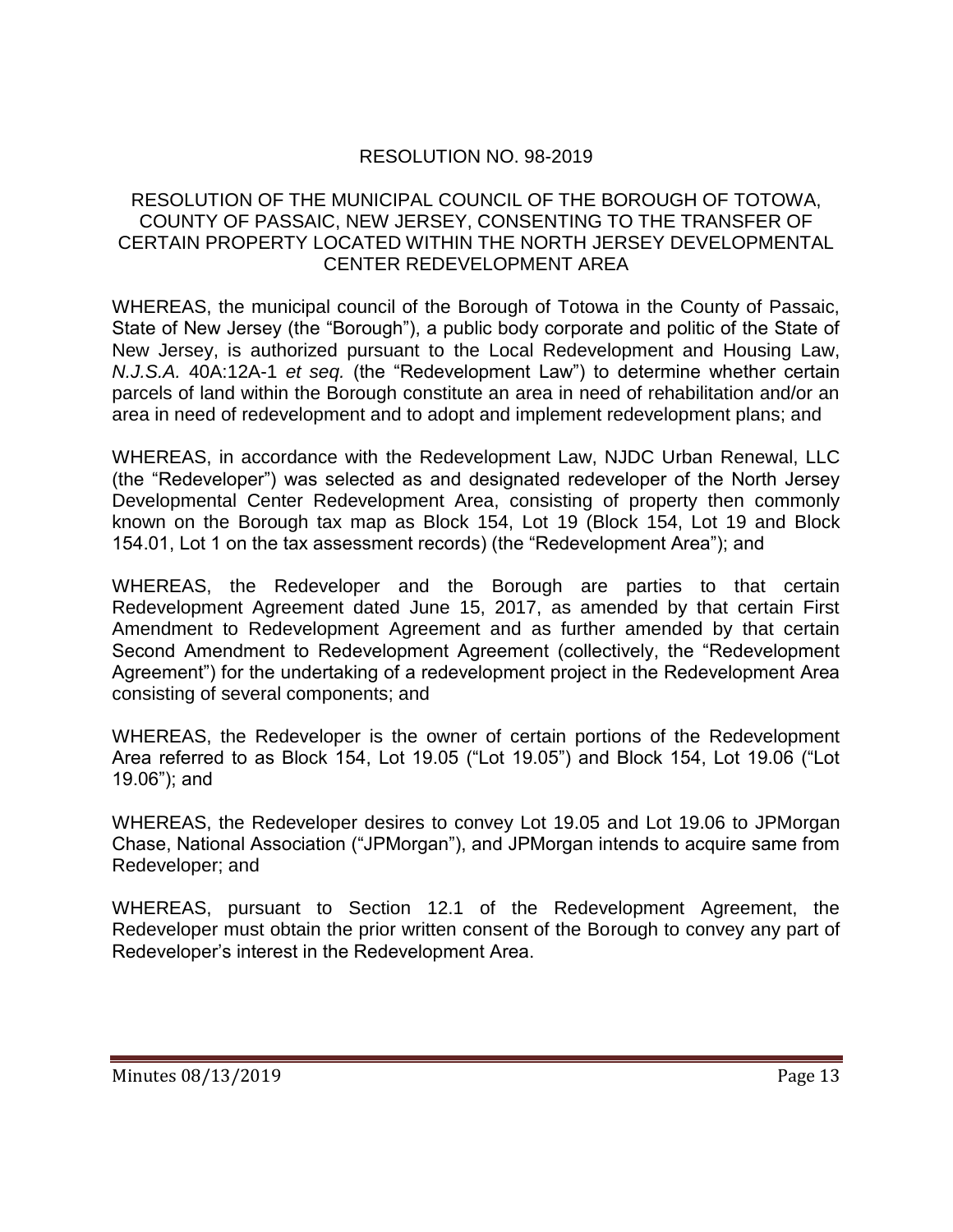NOW, THEREFORE, BE IT RESOLVED BY THE MUNICIPAL COUNCIL OF THE BOROUGH OF TOTOWA, NEW JERSEY AS FOLLOWS:

Section 1. The aforementioned recitals are incorporated herein as though fully set forth at length.

Section 2. The Municipal Council of the Borough of Totowa hereby consents to the conveyance of Lot 19.05 and Lot 19.06 from the Redeveloper to JPMorgan, provided, however, that the Borough's consent to such transfer is subject to and conditioned upon the execution of a first amendment to that certain Subsequent Redevelopment Agreement by and between the Borough and JPMorgan, which shall specify the terms and conditions applicable to the redevelopment of Lot 19.05 and Lot 19.06.

Section 3. The Mayor and Borough staff and professionals are hereby authorized to execute and deliver any documents and perform such other actions as the Mayor deems necessary or desirable to effectuate the purpose and intent of this Resolution.

Section 4. A copy of this Resolution shall be available for public inspection at the offices of the Borough Clerk.

Section 5. This Resolution shall take effect immediately.

There was a motion by Councilwoman Andriani, seconded by Councilman Bucher to adopt the following Resolution Of The Municipal Council Of The Borough Of Totowa, County Of Passaic, New Jersey Authorizing A First Amendment To The Subsequent Redevelopment Agreement By And Between The Borough Of Totowa And JPMorgan Chase Bank, National Association For The Project Site Known As Block 154, Lot 19.04 In The North Jersey Developmental Center Redevelopment Area. On roll call vote, all members of the Council present voted in the affirmative.

# RESOLUTION NO. 99-2019

RESOLUTION OF THE MUNICIPAL COUNCIL OF THE BOROUGH OF TOTOWA, COUNTY OF PASSAIC, NEW JERSEY AUTHORIZING A FIRST AMENDMENT TO THE SUBSEQUENT REDEVELOPMENT AGREEMENT BY AND BETWEEN THE BOROUGH OF TOTOWA AND JPMORGAN CHASE BANK, NATIONAL ASSOCIATION FOR THE PROJECT SITE KNOWN AS BLOCK 154, LOT 19.04 IN THE NORTH JERSEY DEVELOPMENTAL CENTER REDEVELOPMENT AREA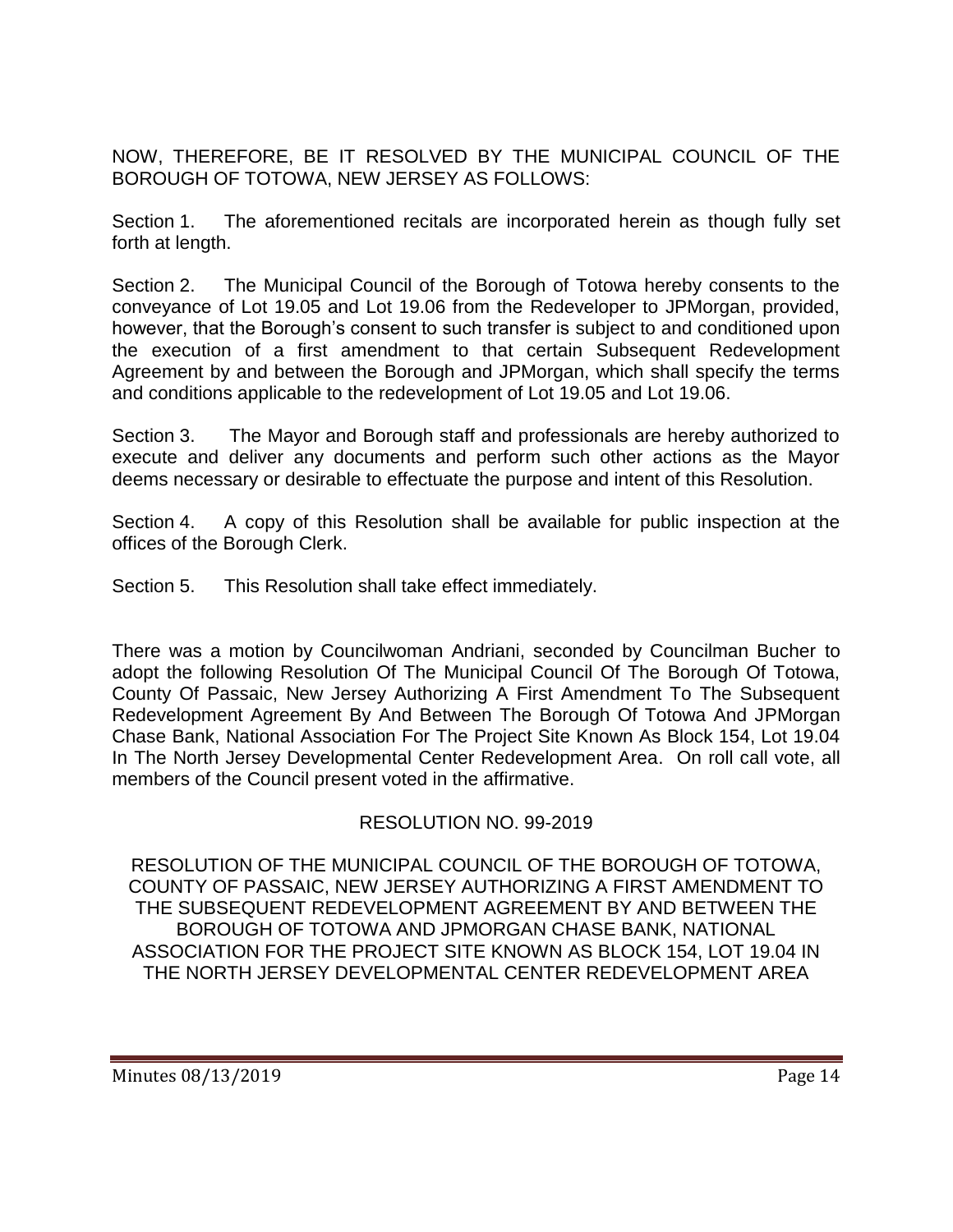WHEREAS, the municipal council of the Borough of Totowa (the "Borough Council") in the County of Passaic, State of New Jersey (the "Borough"), a public body corporate and politic of the State of New Jersey (the "State"), is authorized pursuant to the Local Redevelopment and Housing Law, *N.J.S.A.* 40A:12A-1 *et seq.* (the "Redevelopment Law") to determine whether certain parcels of land within the Borough constitute an area in need of rehabilitation and/or an area in need of redevelopment and to adopt and implement redevelopment plans; and

WHEREAS, on October 13, 2015, in accordance with the criteria set forth in the Redevelopment Law, the Borough accepted the recommendation of the Planning Board and adopted a resolution designating the property then commonly known on the Borough tax map as Block 154, Lot 19 (Block 154, Lot 19 and Block 154.01, Lot 1 on the tax assessment records) as an "area in need of redevelopment" (the "Redevelopment Area" or the "Property"); and

WHEREAS, by Ordinance No. 03-2016 adopted on February 23, 2016, in accordance with the criteria set forth in the Redevelopment Law, the Borough accepted the recommendation of the Planning Board and adopted the North Jersey Developmental Center (NJDC) Redevelopment Plan for the Redevelopment Area, as subsequently amended on April 25, 2017 by Ordinance 04-2017 (the "Redevelopment Plan"); and

WHEREAS, NJDC Urban Renewal, LLC (the "Redeveloper") was selected as, and designated, redeveloper of the Redevelopment Area and, as authorized by Resolution No. 82-2017 adopted on June 13, 2017, entered into that certain Redevelopment Agreement with the Borough dated June 15, 2017 (as amended by that certain First Amendment to Redevelopment Agreement and that certain Second Amendment to Redevelopment Agreement) (collectively, the "Redevelopment Agreement"); and

WHEREAS, by Resolution 95-2017, dated July 11, 2017, the Borough authorized: (i) that certain Purchase and Sale Agreement between the State and the Borough, dated August 14, 2017, for the Borough to acquire the Property and Block 154.02, Lot 1, all situated in the Borough, and (ii) that certain Purchase and Sale Agreement between the Borough and the Redeveloper, which is dated July 11, 2017, for the Borough to sell the Property only to the Redeveloper; and

WHEREAS, as further authorized by Resolution 32-2018 adopted January 23, 2018, on March 6, 2018, (i) the Borough closed on the sale of the Property to the Redeveloper and (ii) the Redeveloper perfected the subdivision of the Property, creating new parcels within the Redevelopment Area, including those identified as Block 154, Lot 19.05 (hereinafter "Lot 19.05") and Block 154, Lot 19.06 (hereinafter "Lot 19.06"); and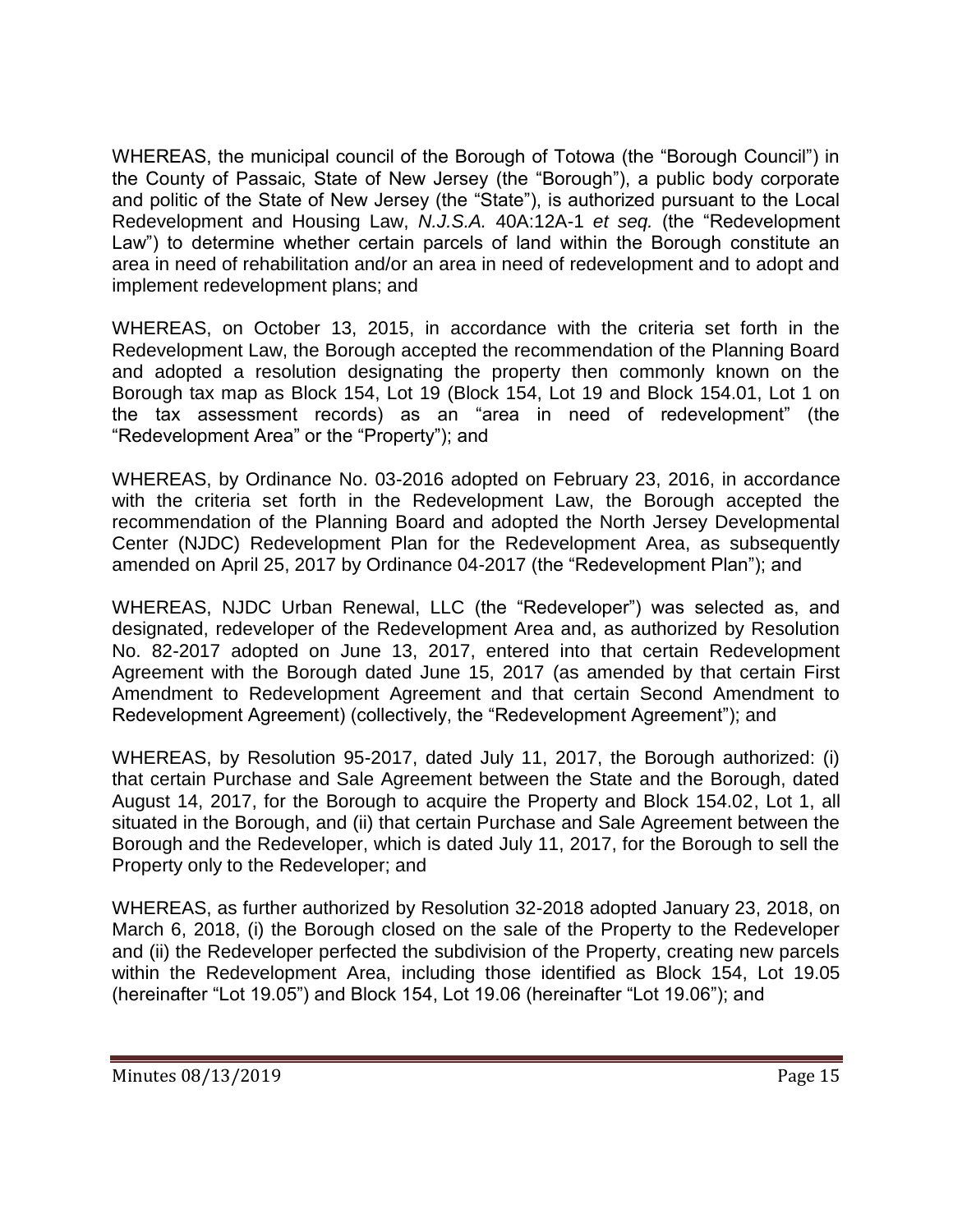WHEREAS, as specifically permitted and authorized by the Redevelopment Agreement, the Redeveloper conveyed to JPMorgan Chase Bank, National Association (the "Subsequent Redeveloper") certain property within the Redevelopment Area, identified as Block 154, Lot 19.04 (the "Data Center Property") to be redeveloped by Subsequent Redeveloper with a data center; and

WHEREAS, the Borough and Subsequent Redeveloper entered into that certain Subsequent Redevelopment Agreement dated April 3, 2018 (the "Subsequent Redevelopment Agreement"), which designated Subsequent Redeveloper as the redeveloper of the Data Center Property and relieved the Redeveloper from the obligation to redevelop the Data Center Property; and

WHEREAS, the Redeveloper now intends to convey to Subsequent Redeveloper, and Subsequent Redeveloper intends to acquire from Redeveloper, Lot 19.05 and Lot 19.06; and

WHEREAS, the Borough and the Subsequent Redeveloper desire to amend the scope of the Subsequent Redevelopment Agreement to include Lot 19.05 and Lot 19.06 and to provide additional terms and conditions with respect to the redevelopment of Lot 19.05 and Lot 19.06, including provisions requiring Subsequent Redeveloper to make annual payments in lieu of delayed redevelopment (the "Delay Payments") to the Borough in the event that redevelopment projects on Lot 19.05 and Lot 19.06 are not completed in accordance with the project schedule (as set forth in greater detail in the form attached hereto as EXHIBIT A, the "First Amendment"); and

WHEREAS, the Borough Council wishes to approve the First Amendment and authorize the execution and delivery of the First Amendment; and

WHEREAS, upon execution of the First Amendment, the Subsequent Redeveloper shall assume the obligation to redevelop Lot 19.05 and Lot 19.06, and the Redeveloper shall be relieved from the obligation to redevelop same.

NOW, THEREFORE, BE IT RESOLVED BY THE MUNICIPAL COUNCIL OF THE BOROUGH OF TOTOWA, NEW JERSEY AS FOLLOWS:

Section 1. The foregoing recitals are incorporated herein as though fully set forth at length.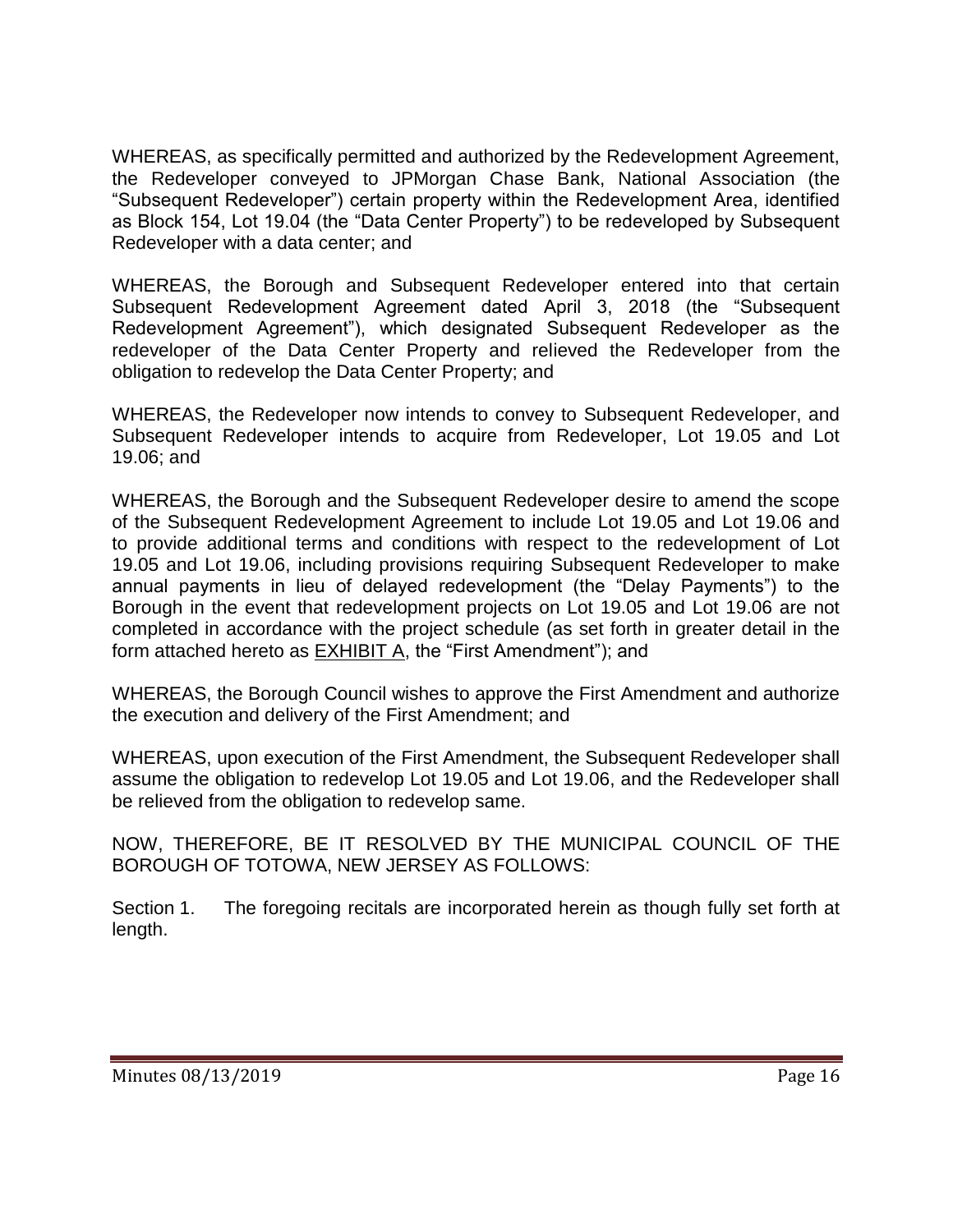Section 2. The Mayor is authorized to execute and deliver the First Amendment substantially in the form attached hereto as EXHIBIT A, and the same is hereby approved, together with any changes, insertions and omissions thereto as the Mayor, in consultation with counsel to the Borough, deems to be necessary or desirable for the execution thereof and/or as necessary to effectuate the intent and purpose of this Resolution. The Mayor is further authorized to extend or otherwise modify the date upon which Subsequent Redeveloper's obligation to make the Delay Payments shall commence, and/or to modify the amounts of the Delay Payments, as same may be deemed necessary or desirable, in consultation with counsel to the Borough, to effectuate the intent and purpose of this Resolution.

Section 3. Upon the execution of the First Amendment as contemplated in Section 2 hereof, the Mayor and Borough staff and professionals are hereby authorized and directed to (i) deliver the fully executed, attested and sealed document to the other parties thereto; (ii) perform such other actions as the Mayor deems necessary or desirable in relation to the execution and delivery of the First Amendment; and (iii) execute, deliver and accept the normal and customary documents in this regard and undertake all actions and/or refrain from taking actions as reasonably necessary to effectuate the purpose and intent of the First Amendment and this Resolution.

Section 4. A copy of this Resolution shall be available for public inspection at the offices of the Borough Clerk.

Section 5. This Resolution shall take effect immediately.

A letter of resignation was received from Board of Adjustment Commissioner Robert Korsakoff. There was a motion by Councilwoman Andriani, seconded by Councilman Bucher to accept the resignation and send him a letter of thanks. On roll call vote, all members of the Council present voted in the affirmative.

COMMITTEE ON LEGISLATION & ORDINANCES:

There was a motion by Councilwoman Palazzo, seconded by Councilman Picarelli to approve the Florist License Application for La Serra Gardens Incorporated. On roll call vote, all members of the Council present voted in the affirmative.